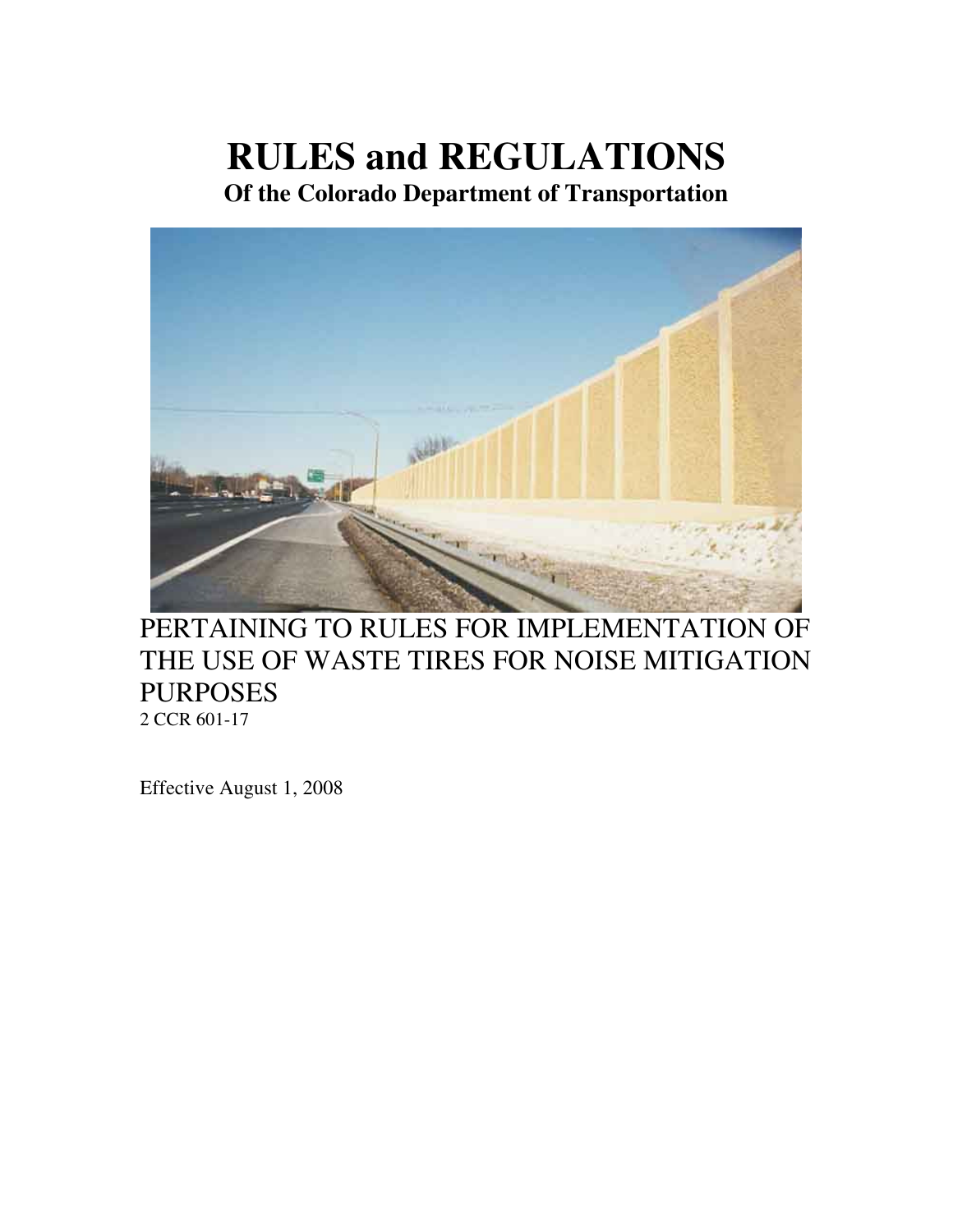#### **COLORADO DEPARTMENT OF TRANSPORTATION Division of Transportation Development RULES FOR IMPLEMENTATION OF THE USE OF WASTE TIRES FOR NOISE MITIGATION PURPOSES ALONG COLORADO STATE HIGHWAYS Rule 2 CCR 601-17**

### **1.0 STATEMENT OF BASIS & PURPOSE**

The purpose of this rule is to establish consistent guidelines regarding the review, evaluation and approval of requests for the installation of noise mitigation measures on and off state highway rights of way pursuant to Section 43-2-401, C.R.S. et seq. and existing CDOT policies and procedures.

# **2.0 STATUTORY AUTHORITY**

Section 43-1-106, C.R.S. Transportation Commission – powers and duties 23 CFR 1.23 Rights of way purposes 23 CFR 710.403 Management purposes 23 CFR Part 772 Noise Abatement Section 23-1-106.5 Section 43-2-401, C.R.S. et seq.

# **3.0 BACKGROUND**

3.1 The Department recognizes that "retrofitting" noise barriers on existing state highways (Type II Noise Program under 23 CFR Part 772) can be a desire of local residents and local officials. CDOT does not currently fund a Type II noise program but will apply for funding of noise barriers through the waste tire recycling development cash fund within the Department of Local Affairs provided the applicant meets the necessary criteria established under this rule and state law.

3.2 It is policy of the Department that funding Type II noise barriers utilizing existing Department revenue is unworkable considering the existing funding shortfall to cover the critical needs of Colorado's State Highways. However, the Department recognizes that certain neighborhoods have undesirable highway noise levels, and if not for the Department's lack of available funding, noise mitigation efforts would be appropriate and within existing Department guidelines for noise abatement. State law allows the Department to apply for noise mitigation funds through the Department of Public Health and Environment's waste tire recycling development cash fund, created in section 25-17-202 (3), C.R.S. so long as the proposal meets the criteria outlined in 43-2-401 through 43-2-404, C.R.S. and this rule.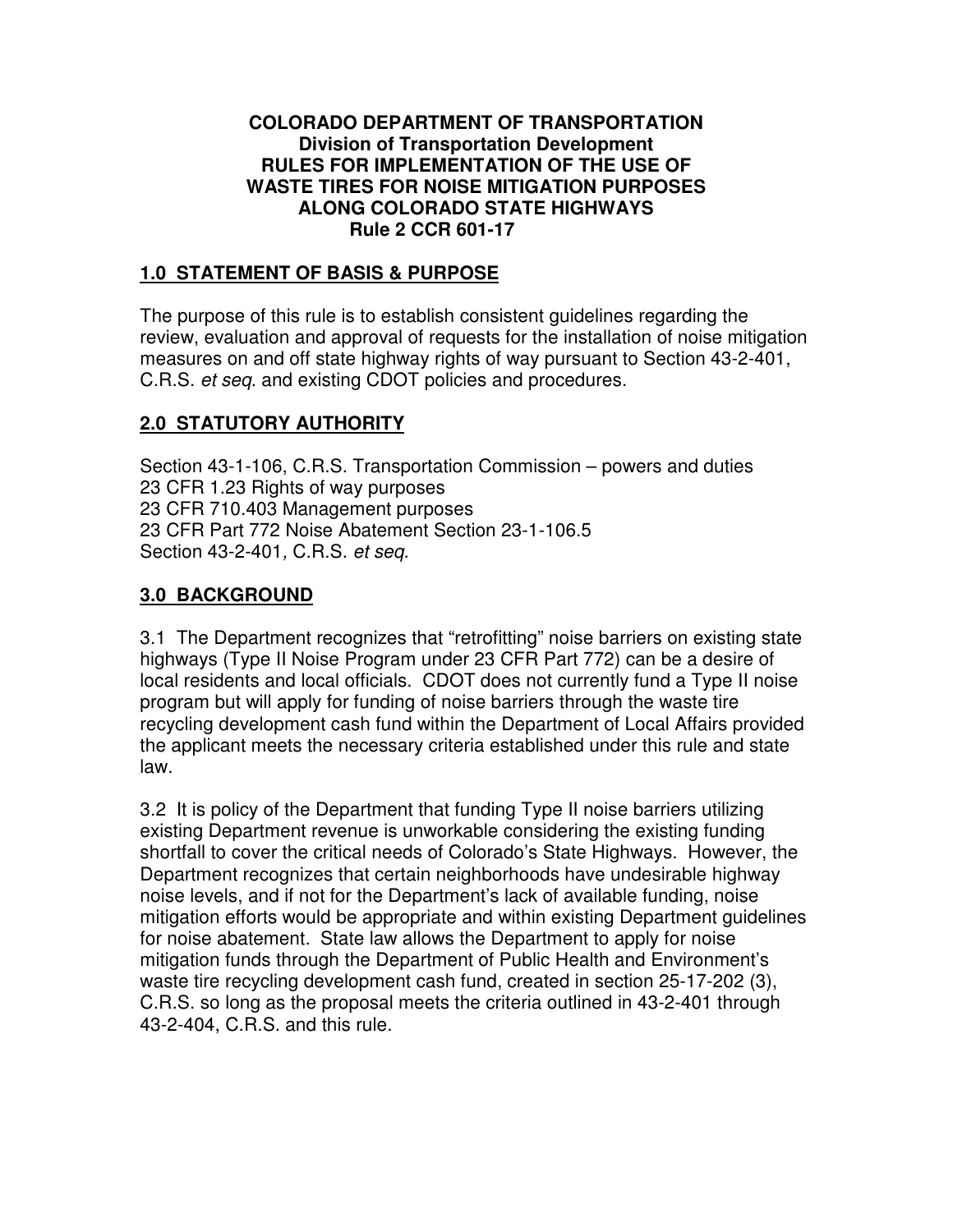### **4.0 NOISE MITIGATION MEASURES PUBLICLY FUNDED PURSUANT TO SECTION 43-2-402, C.R.S.**

### 4.1 ELIGIBILITY CRITERIA

4.1.1 The applicants must be located within the boundaries of a local government that, as of the date of the application, has adopted an ordinance or resolution that requires the mitigation of the effects of noise on future residential or other noise-sensitive developments adjacent to the state highways within the boundaries of the local government.

4.1.2 Applicants must submit their application for noise mitigation measures between November 1 and March 31.

4.1.3 The application must specify whether local government has agreed to provide any of the funds necessary to construct the noise mitigation measures. If the local government has not agreed to fund at least 50% of the necessary funds, the impacted homes must have been constructed before the highway was constructed or last underwent a major reconfiguration (i.e. widening, interchange reconstruction, etc.).

4.1.4 The application must specify the proposed noise mitigation measure (i.e. noise barrier). To be eligible, the proposed measure most be on CDOT's approved list of noise mitigation measures and contain or make use of, in part, recycled, recapped, or other previously used waste tires.

4.1.5 Applications must contain evidence satisfactory to CDOT that a responsible body has committed to providing funding for any necessary maintenance and repair of the noise mitigation measure.

#### 4.2 APPLICATION CONSIDERATION

For noise mitigation measures pursuant to section 43-2-402, C.R.S. CDOT must consider and review the applications by July 1 and place applicants that meet the requirements of this section on a list of approved noise mitigation measures.

#### 4.3 OTHER CRITERIA FOR CONSIDERATION

4.3.1 In the event there is more than one acceptable project in a given cycle, the list of eligible projects will be ranked according to the Department's Noise Mitigation Prioritization Formula and submitted to the Department of Public Health and Environment for consideration.

4.3.2 For noise mitigation measures pursuant to section 43-2-402, C.R.S. the Department shall construct noise mitigation measures on the list of approved measures for which a local government has agreed to provide no less than fifty percent of the necessary moneys in the order of priority as established by the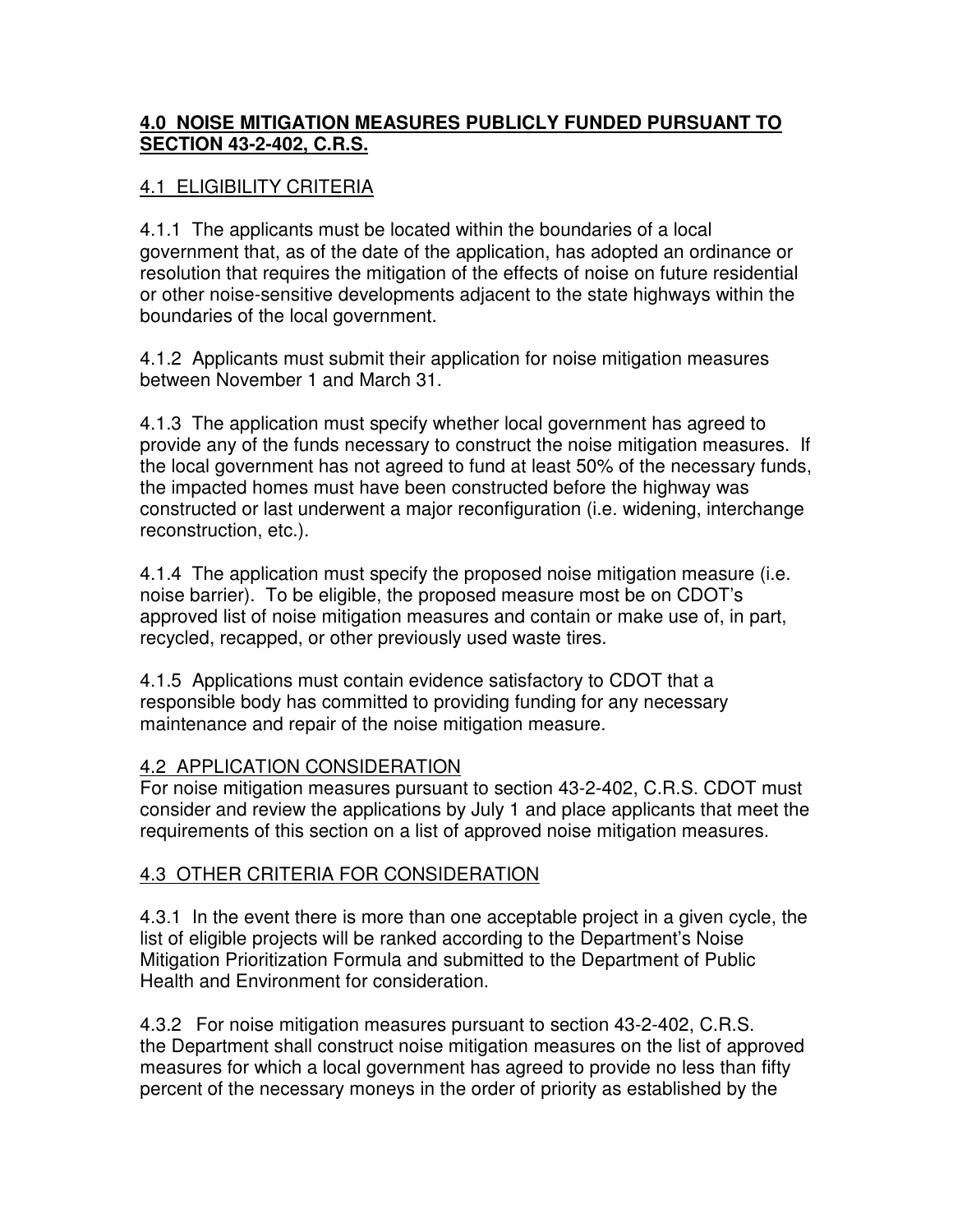Department's Noise Mitigation Prioritization Formula, using moneys provided by local governments. The remaining moneys required to commence construction of the measure are to be distributed to the Department by the Director of the Department of Public Health and Environment pursuant to section 24-32-114 (1)(b) C.R.S. After construction of noise mitigation measures, the Department shall use any remaining moneys provided local governments and any moneys distributed pursuant to section 24-32-114 (1)(b) C.R.S. to construct other noise mitigation measures on the list of approved measures in the order of their priority. For approved noise mitigation measures where the Department has not received sufficient funding from local governments and the Department of Public Health and Environment, such measures shall remain on the list of approved measures until sufficient funding is provided from local governments or the Department of Public Health and Environment or until the close of the fiscal year.

4.3.3 If a noise mitigation measure on the list of approved measures is not constructed in a State fiscal year, the applicant may submit an application for the noise mitigation measure for the next State fiscal year.

#### **5.0 NOISE MITIGATION MEASURES THAT ARE PRIVATELY FUNDED PURSUANT TO SECTION 43-2-403, C.R.S**

# <u>5.1 ELIGIBILITY CRITERIA</u>

5.1.1 The applicants must be located within the boundaries of a local government that, as of the date of the application, has adopted an ordinance or resolution that requires the mitigation of the effects of noise on future residential or other noise-sensitive developments adjacent to the state highways within the boundaries of the local government.

5.1.2 Applicants may submit their application for noise mitigation measures to be privately funded to the Department at any time.

5.1.3 The applications must be accompanied by a petition in support of the noise mitigation measures signed by members of no less than 75% of the households who live no more than four-tenths of one mile from the nearest edge of the rightof-way of the state highway.

5.1.4 The application shall specify the source of the moneys necessary to construct the noise mitigation measures.

5.1.5 The application must specify the proposed noise mitigation measure (i.e. noise barrier). To be eligible, the proposed measure must be on CDOT's approved list of noise mitigation measures. To be eligible for DOLA grant funding, the mitigation measure must make use of, in part, recycled, recapped, or other previously used waste tires.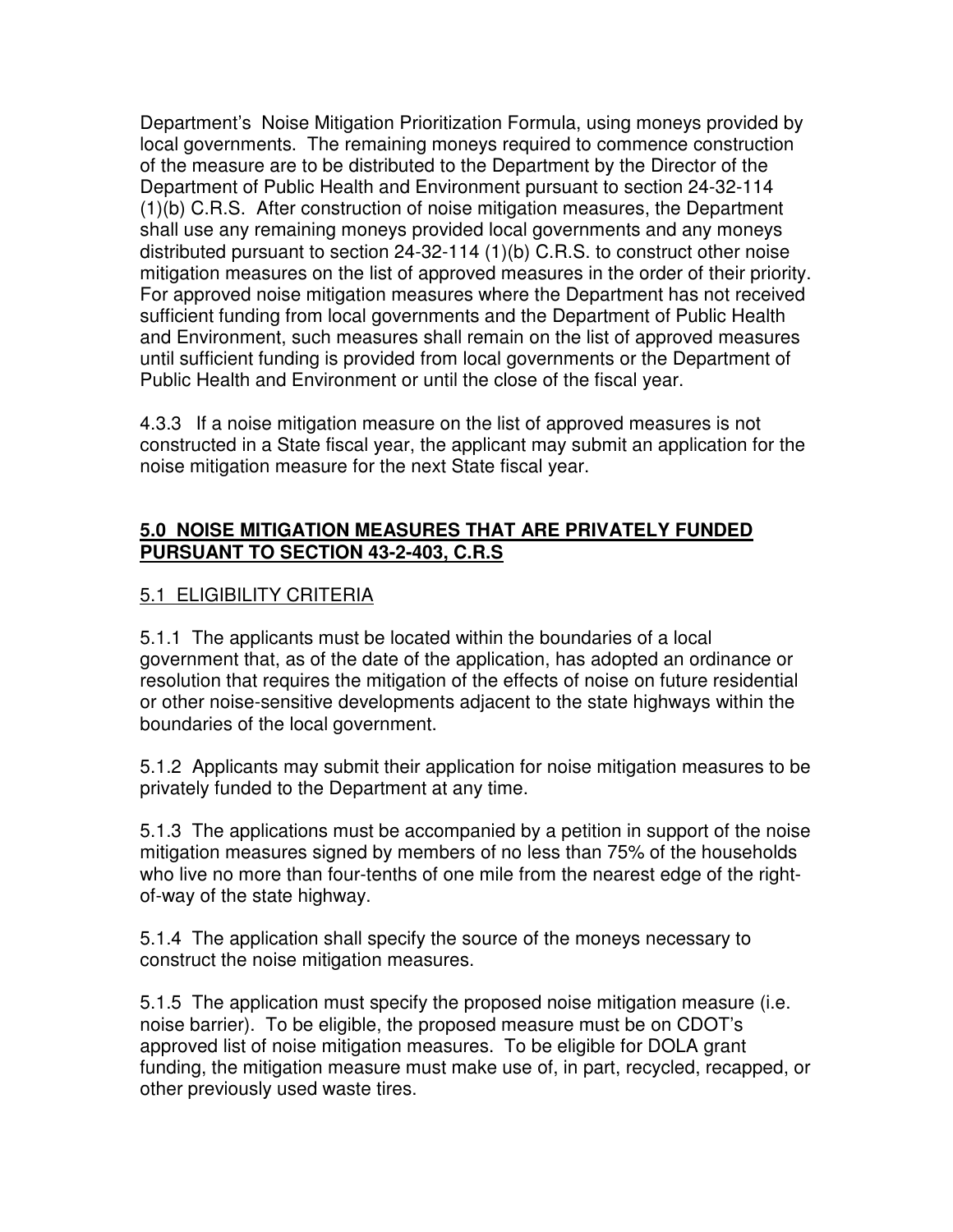5.1.6 Applications must contain evidence satisfactory to CDOT that a responsible body has committed to providing funding for any necessary maintenance and repair of the noise mitigation measure. Applications that propose using CDOT right-of-way, but do not purchase all the necessary CDOT right-of-way, must contain evidence satisfactory to CDOT that a responsible body has committed to providing funding for any necessary maintenance and repair of the noise mitigation measure. If the local entity does purchase the right-of-way, then the maintenance and repairs to the mitigation would be the responsibility of the local entity.

# 5.2 APPLICATION CONSIDERATION

5.2.1 For noise mitigation measures that are privately funded pursuant to section 43-2-403, C.R.S. CDOT must consider the application within 3 months of receipt.

5.2.2 To be eligible for forwarding to the Department of Local Affairs for consideration, the application must meet the following criteria:

 5.2.2.1 It complies with the Department's Noise Analysis and Abatement Guidelines dated December 1, 2002;

 5.2.2.2 It is compatible with any existing noise mitigation measures in the eligible area; and

 5.2.2.3 It complies with zoning and building requirements established by the local government.

5.2.3 The Department shall approve applications for noise mitigation measures on CDOT right of way that meet all the requirements under section 43-2-403, C.R.S. and applicants upon such approval may construct the noise mitigation measures.

#### 5.3 OTHER CRITERIA FOR CONSIDERATION FOR NOISE MITIGATION MEASURES THAT ARE PRIVATELY FUNDED PURSUANT TO SECTION 43-2- 403, C.R.S.

5.3.1 In the event there is more than one acceptable project in a given cycle that requires State funding, the list of eligible projects will be ranked according to the Department's Noise Mitigation Prioritization Formula and submitted to the Department of Local Affairs for consideration.

5.3.2 For noise mitigation measures that are privately funded pursuant to section 43-2-403, C.R.S., but require additional funding from the Waste Tire Recycling Development Cash fund, the noise mitigation measures must:

5.3.2.1 Comply with all applicable rules and procedural directives of the Department and the Transportation Commission;

5.3.2.2 Meet the noise reduction standards established by the Department;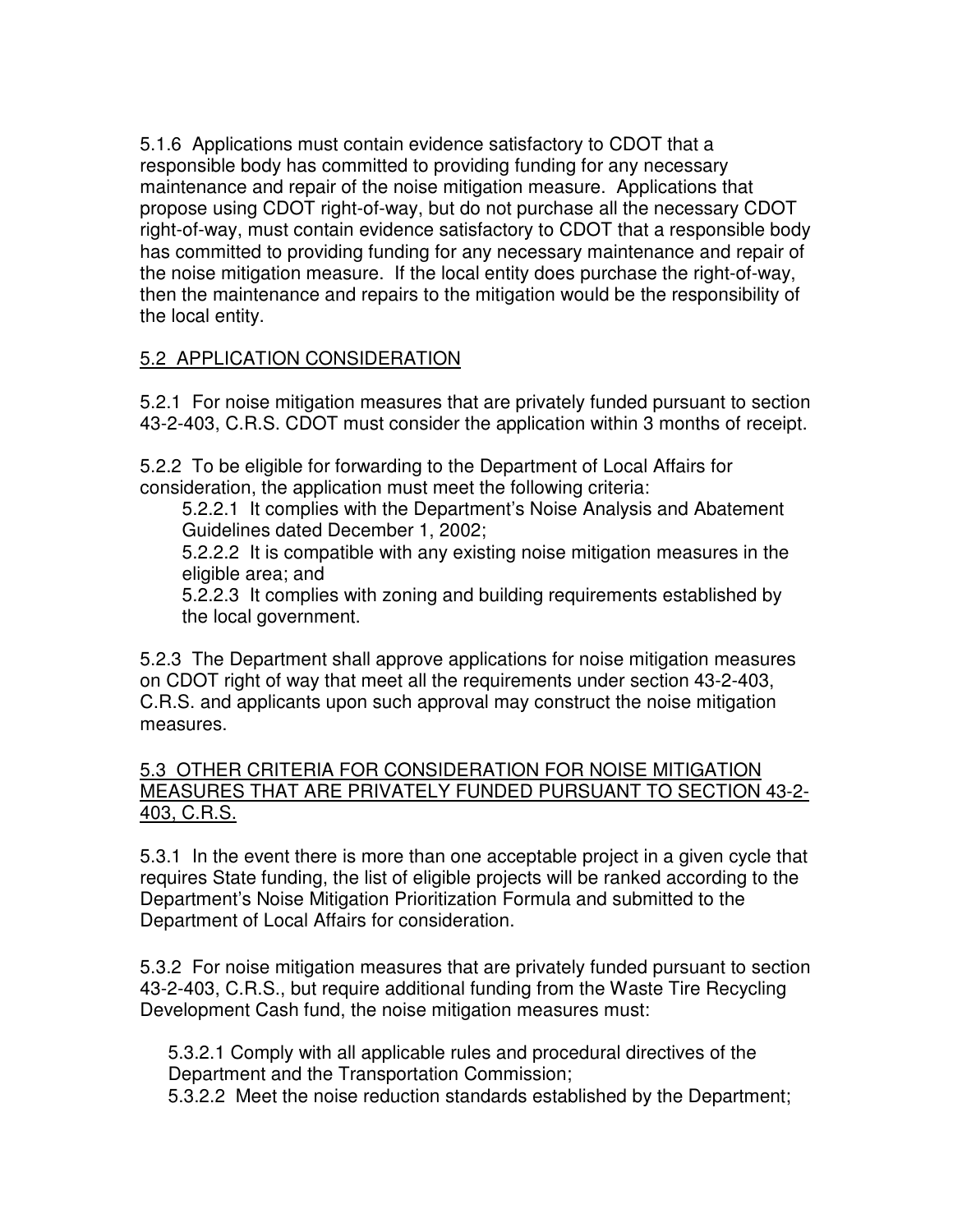5.3.2.3 Be compatible with any existing noise mitigation measures in the eligible area; and

5.3.2.4 Comply with zoning and building requirements in the eligible area.

5.3.3 Noise mitigation measures that are privately funded and approved pursuant to section 43-2-403, C.R.S. may be constructed in the State Highway Right of Way with the approval of the Department or on private land. The Department may sell at fair-market value or grant an easement to any land in the State Highway Right of Way for the purpose of constructing noise mitigation measures, subject to the provisions of Section 43-1-210 (5), C.R.S.

5.3.4 Applicants constructing privately funded noise mitigation measures pursuant to section 43-2-403, C.R.S. shall be responsible for the maintenance of the noise mitigation measures.

#### **6.0 NOISE MITIGATION PRIORITIZATION FORMULA**

Each of the following factors will be considered in giving each noise barrier application a priority rating. Each factor will be rated using the following criteria on a scale from 0-10 points. The maximum score that a request can accumulate is 35 points.

6.1 Noise Levels at First-Row Adjacent Residences—10 points The existing worst-hour equivalent noise levels at the first row of residences adjacent to the highway will be determined via noise modeling (in accordance with procedures in the CDOT noise analysis guidelines). Points will be scored below based on the average noise level of all first row residences in the application area:

75 dBA and above: 10 points 70-74 dBA: 9 points 66-69 dBA: 8 points 63-65 dBA: 4 points Less than 63 dBA: 0 points

6.2 Noise Mitigation Benefits—10 points The procedure to determine the benefits of the requested mitigation measure will be the method for determining the cost-benefit index of a barrier as described in the CDOT Noise Analysis Guidelines, section 5.5.1:

Less than \$2000/dBA per receiver reduction: 10 points \$2000-\$3000/dBA per receiver reduction: 9 points \$3000-\$4000/dBA per receiver reduction: 8 points \$4000-\$5000/dBA per receiver reduction: 6 points \$5000-\$8000/dBA per receiver reduction: 3 points More than \$8000/dBA per receiver reduction: 0 points